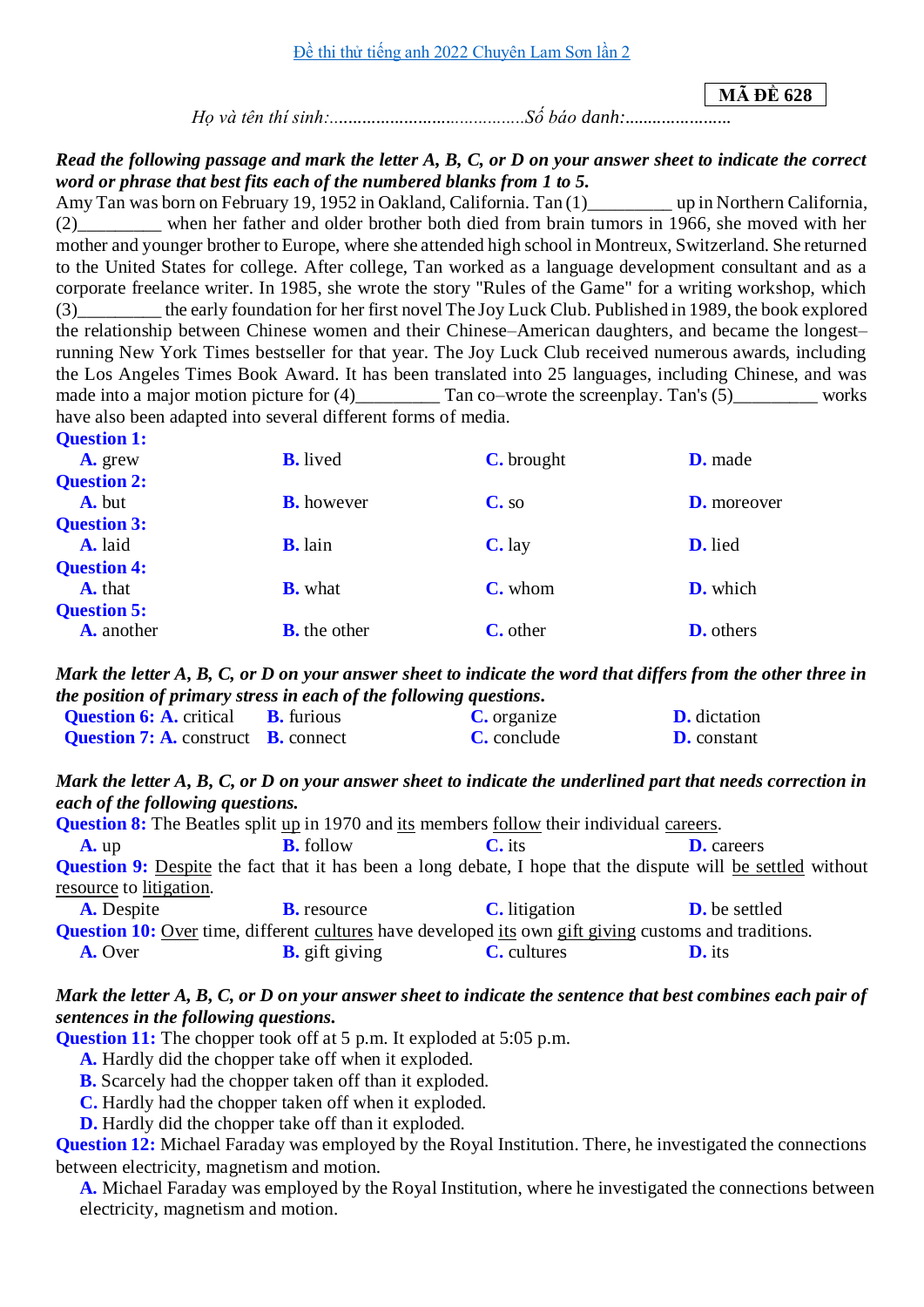#### [Đề thi thử tiếng anh 2022 Chuyên Lam Sơn lần 2](https://doctailieu.com/de-thi-thu-tieng-anh-2022-chuyen-lam-son-lan-2)

**B.** The Royal Institution employed Michael Faraday to investigate the connections between electricity, magnetism and motion.

**C.** After he investigated the connections between electricity, magnetism and motion, Michael Faraday was employed by the Royal Institution.

**D.** When Michael Faraday was employed by the Royal Institution, he investigated the connections between electricity, magnetism and motion.

## *Mark the letter A, B, C, or D on your answer sheet to indicate the word whose underlined part differs from the other three in pronunciation in each of the following questions.*

| <b>Question 13: A.</b> wanted <b>B.</b> watched |                 | <b>C.</b> planted | <b>D.</b> landed |
|-------------------------------------------------|-----------------|-------------------|------------------|
| <b>Question 14: A. great</b>                    | <b>B.</b> break | C. bread          | <b>D.</b> steak  |

*Mark the letter A, B, C, or D on your answer sheet to indicate the correct answer to each of the following questions.*

| <b>Question 15:</b> As a young actress, Linda tried to resist the _____ to move to Hollywood.                     |                                                                                                              |                                              |                            |
|-------------------------------------------------------------------------------------------------------------------|--------------------------------------------------------------------------------------------------------------|----------------------------------------------|----------------------------|
|                                                                                                                   |                                                                                                              | <b>C.</b> temptation <b>D.</b> tempting      |                            |
| <b>A.</b> temptingly <b>B.</b> tempt<br><b>Question 16:</b> The other witnesses will ______ what I say.           |                                                                                                              |                                              |                            |
|                                                                                                                   | <b>A.</b> bear out <b>B.</b> break down                                                                      | $\mathbf C$ , bring in                       | <b>D.</b> back away        |
| <b>Question 17:</b> Mr. Brown _____ reading the letter when the telephone on his desk rang.                       |                                                                                                              |                                              |                            |
|                                                                                                                   | <b>A.</b> had just finished <b>B.</b> just finished <b>C.</b> has just finished <b>D.</b> was just finishing |                                              |                            |
| <b>Question 18:</b> ____ he got, the more forgetful he became.                                                    |                                                                                                              |                                              |                            |
|                                                                                                                   | <b>A.</b> The older <b>B.</b> The eldest                                                                     | <b>C.</b> The oldest                         | <b>D.</b> The elder        |
| Question 19: If you don't want your business to ______ bankrupt, avoid consulting those willing to step out       |                                                                                                              |                                              |                            |
| on a limb.                                                                                                        |                                                                                                              |                                              |                            |
| A. come                                                                                                           | <b>B.</b> pay                                                                                                | C. g <sub>0</sub>                            | D. take                    |
| Question 20: "I'm____________ to listen to your pathetic excuses," she said.                                      |                                                                                                              |                                              |                            |
| <b>A.</b> sick and tired <b>B.</b> in no mood                                                                     |                                                                                                              | $\mathbf C$ , sick to death                  | <b>D.</b> having enough    |
| <b>Question 21:</b> My mom was cooking ______.                                                                    |                                                                                                              |                                              |                            |
| A. while my dad talked on the phone                                                                               |                                                                                                              | <b>B.</b> as my dad was talking on the phone |                            |
|                                                                                                                   | <b>C</b> . while my dad was talking on the phone <b>D</b> . as my dad talked on the phone                    |                                              |                            |
| <b>Question 22:</b> Nobody believed him although he managed to convince them _____ his innocence.                 |                                                                                                              |                                              |                            |
| A. on                                                                                                             | $B. at$                                                                                                      | $C$ . in                                     | D. of                      |
| Question 23: The government's major ______ has not only included legal, economic, and political gains but         |                                                                                                              |                                              |                            |
| also changed the ways in which people live, dress, dream of their future and make a living.                       |                                                                                                              |                                              |                            |
| A. status                                                                                                         | <b>B.</b> achievement <b>C.</b> civilization                                                                 |                                              | <b>D.</b> power            |
| <b>Question 24:</b> Mysteriously, the light came on ______ no one was near the switch.                            |                                                                                                              |                                              |                            |
| <b>B.</b> because<br>A. hence                                                                                     |                                                                                                              | <b>C.</b> however                            | <b>D.</b> although         |
| <b>Question 25:</b> Clare was ____________ her homework when her boyfriend called.                                |                                                                                                              |                                              |                            |
|                                                                                                                   | <b>A.</b> halfway through <b>B.</b> at the centre <b>C.</b> in between                                       |                                              | <b>D.</b> in the middle of |
| <b>Question 26:</b> When I moved to the current flat, the only thing I left behind was $a(n)$ table.              |                                                                                                              |                                              |                            |
|                                                                                                                   | A. old square wooden B. old wooden square C. square old wooden D. square wooden old                          |                                              |                            |
| Question 27: We'd better ask for help, _______?                                                                   |                                                                                                              |                                              |                            |
|                                                                                                                   | A. hadn't we <b>B.</b> couldn't we <b>C.</b> shouldn't we <b>D.</b> wouldn't we                              |                                              |                            |
| <b>Question 28:</b> Students are not allowed to handle these chemicals unless they _____ under the supervision of |                                                                                                              |                                              |                            |
| a teacher.                                                                                                        |                                                                                                              |                                              |                            |
| <b>A.</b> have been <b>B.</b> had been                                                                            |                                                                                                              | C. were                                      | <b>D.</b> are              |
| <b>Question 29:</b> As ______ about this change of schedule earlier, I arrived at the meeting late.               |                                                                                                              |                                              |                            |
| A. had not been informed                                                                                          |                                                                                                              | <b>B.</b> not having informed                |                            |
| C. not informed                                                                                                   |                                                                                                              | <b>D.</b> not being informed                 |                            |
|                                                                                                                   |                                                                                                              |                                              |                            |

## *Mark the letter A, B, C or D on your answer sheet to indicate the word(s) CLOSEST in meaning to the underlined word(s) in each of the following questions.*

**Question 30:** The company will only employ **competent** engineers, so they want to see evidence of their work as well as the references from their previous employers.

| <b>A.</b> unqualified<br><b>B.</b> ambitious | <b>C.</b> inconvenient | <b>D.</b> proficient |
|----------------------------------------------|------------------------|----------------------|
|----------------------------------------------|------------------------|----------------------|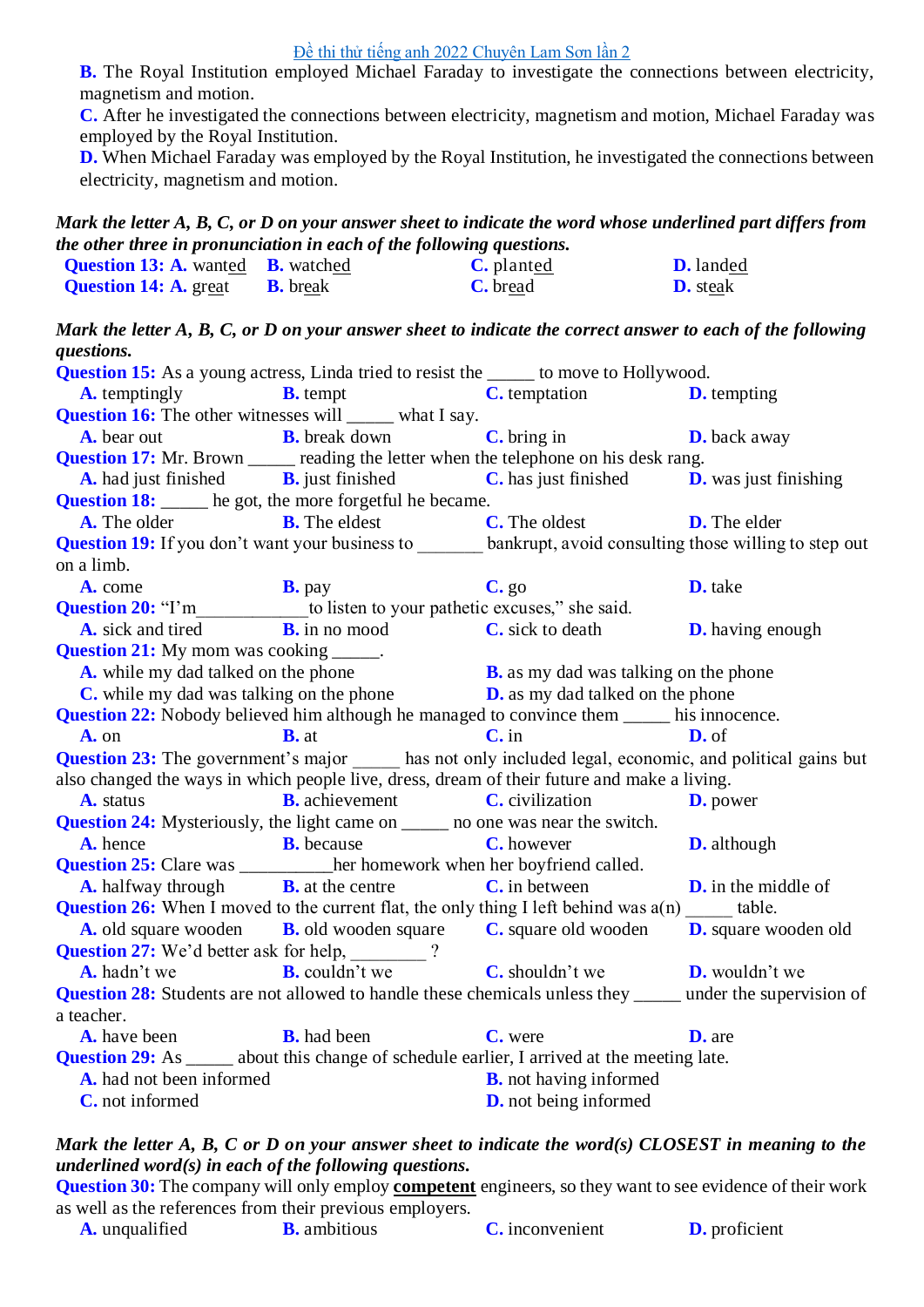| Đề thi thử tiếng anh 2022 Chuyên Lam Sơn lần 2                                                                 |                        |            |              |
|----------------------------------------------------------------------------------------------------------------|------------------------|------------|--------------|
| <b>Question 31:</b> I only applied for this business with a view to <b>accumulating</b> first-hand experience. |                        |            |              |
| A. accomplishing                                                                                               | <b>B</b> . penetrating | C. gaining | D. attaining |

### *Mark the letter A, B, C or D on your answer sheet to indicate the word(s) OPPOSITE in meaning to the underlined word(s) in each of the following questions.*

**Question 32:** It's only quite recently that the **long-lasting** and devastating effects of such chemicals on wildlife have come to light.

| <b>A.</b> transient                                   | <b>B.</b> flexible    | <b>C.</b> effective                                                                        | <b>D.</b> durable     |
|-------------------------------------------------------|-----------------------|--------------------------------------------------------------------------------------------|-----------------------|
|                                                       |                       | <b>Question 33:</b> John: "I think we have done enough work today. I'm feeling tired now." |                       |
| Alice: "Let's call it a day and <b>hit the hay.</b> " |                       |                                                                                            |                       |
| <b>A.</b> eat something                               | <b>B.</b> take a bath | <b>C.</b> stay awake                                                                       | <b>D.</b> go to sleep |

## *Mark the letter A, B, C, or D on your answer sheet to indicate the sentence that is closest in meaning to each of the following questions.*

**Question 34:** It's such a pity my mother can't attend my birthday party.

**A.** I am very sorry that my mother didn't attend my birthday party.

**B.** If only my mother had attended my birthday party.

**C.** If only my mother could attend my birthday party.

**D.** I wonder why my mother can't attend my birthday party.

**Question 35:** "I agree that I am narrow–minded," said the manager.

**A.** The manager refused to be narrow–minded.<br> **B.** The manager admitted being narrow–minded.<br> **D.** The manager promised to be narrow–minded.

**D.** The manager promised to be narrow–minded.

**Question 36:** We have some minutes to spare so you don't have to be hurried.

**A.** You should be hurried as we have no time to spare.

**B.** There is no need for you to be hurried as we have time to spare.

**C.** You must not be hurried as we have plenty of time to spare.

**D.** It is necessary for you not to be hurried as we have time to spare.

## *Mark the letter A, B, C, or D on your answer sheet to indicate the sentence that best completes each of the following exchanges.*

**Question 37: Dieter:** "Wow, you have such a beautiful voice."

**Elena:** "Thank you. ..."

**A.** You must be kidding **B.** I put a lot of thought into this **C.** It makes my day to hear that **D.** I would love to take credit. **Question 38:** Brian: "If you know how to make use of online learning, it even offers you more advantages than traditional classrooms. Clara: " $\cdots$ "

| A. No way. That's so true | <b>B.</b> Absolutely           |
|---------------------------|--------------------------------|
| $C.$ I'm afraid I agree   | D. I could agree with you more |

### *Read the following passage and mark the letter A, B, C, or D on your answer sheet to indicate the correct answer to each of the following questions from 39 to 45.*

Have you ever entered a tropical rainforest? It's a special, dark place completely different from anywhere else. A rainforest is a place where the trees grow very tall. Millions of kinds of animals, insects, and plants live in the rainforest. It is hot and *humid* in a rainforest. It rains a lot in the rainforest, but sometimes you don't know it's raining. The trees grow so closely together that rain doesn't always reach the ground.

Rainforests make up only a small part of the Earth's surface, about six percent. They are found in tropical parts of the world. The largest rainforest in the world is the Amazon in South America. The Amazon covers 1.2 billion acres, or almost five million square kilometers. The second largest rainforest is in Western Africa. There are also rainforests in Central America, Southeast Asia, Northeastern Australia, and the Pacific Islands. Rainforests provide us with many things. In fact, the Amazon Rainforest is called the "lungs of our planet" because it produces twenty percent of the world's oxygen. One fifth of the world's fresh water is also found in the Amazon Rainforest. Furthermore, one half of the world's species of animals, plants, and insects live in the Earth's rainforests. Eighty percent of the food we eat first grew in the rainforest. For example, pineapples, bananas, tomatoes, corn, potatoes, chocolate, coffee, and sugar all came from rainforests. Twenty-five percent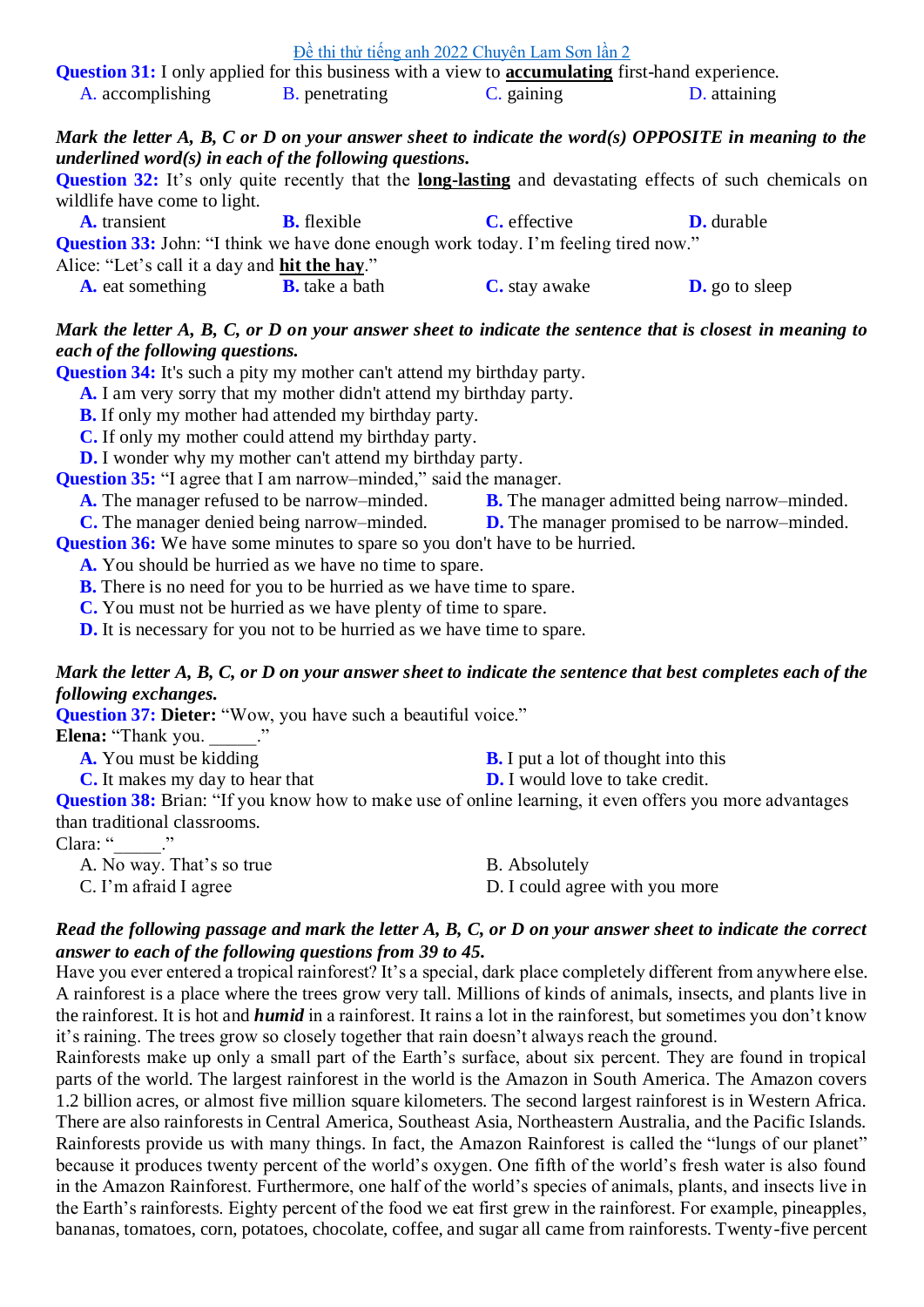### [Đề thi thử tiếng anh 2022 Chuyên Lam Sơn lần 2](https://doctailieu.com/de-thi-thu-tieng-anh-2022-chuyen-lam-son-lan-2)

of the drugs we take when we are sick are made of plants *that* grow only in rainforests. Some of these drugs are even used to fight and cure cancer. With all the good things we get from rainforests, it's surprising to find that we are destroying our rainforests. In fact, 1.5 acres, or 6,000 square meters, of rainforest disappear every second. The forests are being cut down to make fields for cows, to harvest the plants, and to clear land for farms. Along with losing *countless* valuable species, the destruction of rainforests creates many problems worldwide. Destruction of rainforests results in more pollution, less rain, and less oxygen for the world.

*(Adapted from Reading Challenge 2 by Casey Malarcher and Andrea Janzen)*

**Question 39:** What is the author's main idea in the passage?

- **A.** To provide factual information about tropical rainforests for readers.
- **B.** To prove that rainforests are indispensable in our lives.
- **C.** To prevent people from damaging tropical rainforests.
- **D.** To explain why people have destroyed a large area of tropical rainforests.

**A.** trivial **B.** numberless **C.** meaningless **D.** derisive

**Question 41:** The word "*that*" in paragraph 3 refer to

**A.** plants

**B.** pineapples, bananas, tomatoes, corn, potatoes, chocolate, coffee, and sugar

**C.** the drugs

**D.** rainforests

**Question 42:** The following are the facts about rainforests, EXCEPT \_\_\_\_\_\_\_\_\_\_\_.

- **A.** Rainforests account for about one sixth of the Earth's surface.
- **B.** There's a considerable variety of plants and animals in the rainforests.
- **C.** The rainforest in Western Africa ranks second after the Amazon in South America in the covered area.
	- **D.** The only places to see rainforests are in tropical zones.

**Question 43:** Why don't people know it's raining in the rainforests?

**A.** Because the trees grow very tall there.

**B.** Because the branches are too dense for the rain to touch the ground.

**C.** Because they are the habitats of millions of flora and fauna.

**D.** Because it hardly rains in the rainforests.

**Question 44:** What can be inferred from the last passage?

**A.** People's economic benefits are more important than environmental problems.

- **B.** The consequences of deforestation were greater than what people can imagine.
- **C.** Everyone is not aware of the significance of the rainforests.

**D.** The more rainforests are destroyed, the harder people's life will become.

**Question 45:** The word "*humid*" in the first paragraph is closest in meaning to **A.** cloudy **B.** dry **C.** overwhelmed **D.** moist

## *Read the following passage and mark the letter A, B, C, or D on your answer sheet to indicate the correct answer to each of the following questions from 46 to 50.*

For many American university students, the weeklong spring break holiday means an endless party on a sunny beach in Florida or Mexico. In Panama City Beach, Florida, a city with a permanent population of around 36,000, more than half a million university students arrive during the month of March to play and party, making it the number one spring break destination in the United States. A weeklong drinking binge is not for anyone, however, and a growing number of American university students have found a way to make spring break matter. For them, joining or leading a group of volunteers to travel locally or internationally and work to show problems such as poverty, homelessness, or environmental damage makes spring break a unique learning experience that university students can feel good about. Students who participate in alternative spring break projects find *them* very rewarding. While most university students have to get their degrees before they can start helping people, student volunteers are able to help people now. On the other hand, the accommodations are far from glamorous. Students often sleep on the floor of a school or spend the week camping in tents. But students only pay around \$250 for meals and transportation, which is much less than some of their peers spend to travel to more traditional spring break hotspots.

Alternative spring break trips appear to be growing in popularity at universities across the United States. Students *cite* a number of reason for participating. Some appreciate the opportunity to socialize and meet new friends. Others want to exercise their beliefs about people's obligation to serve humanity and make the world